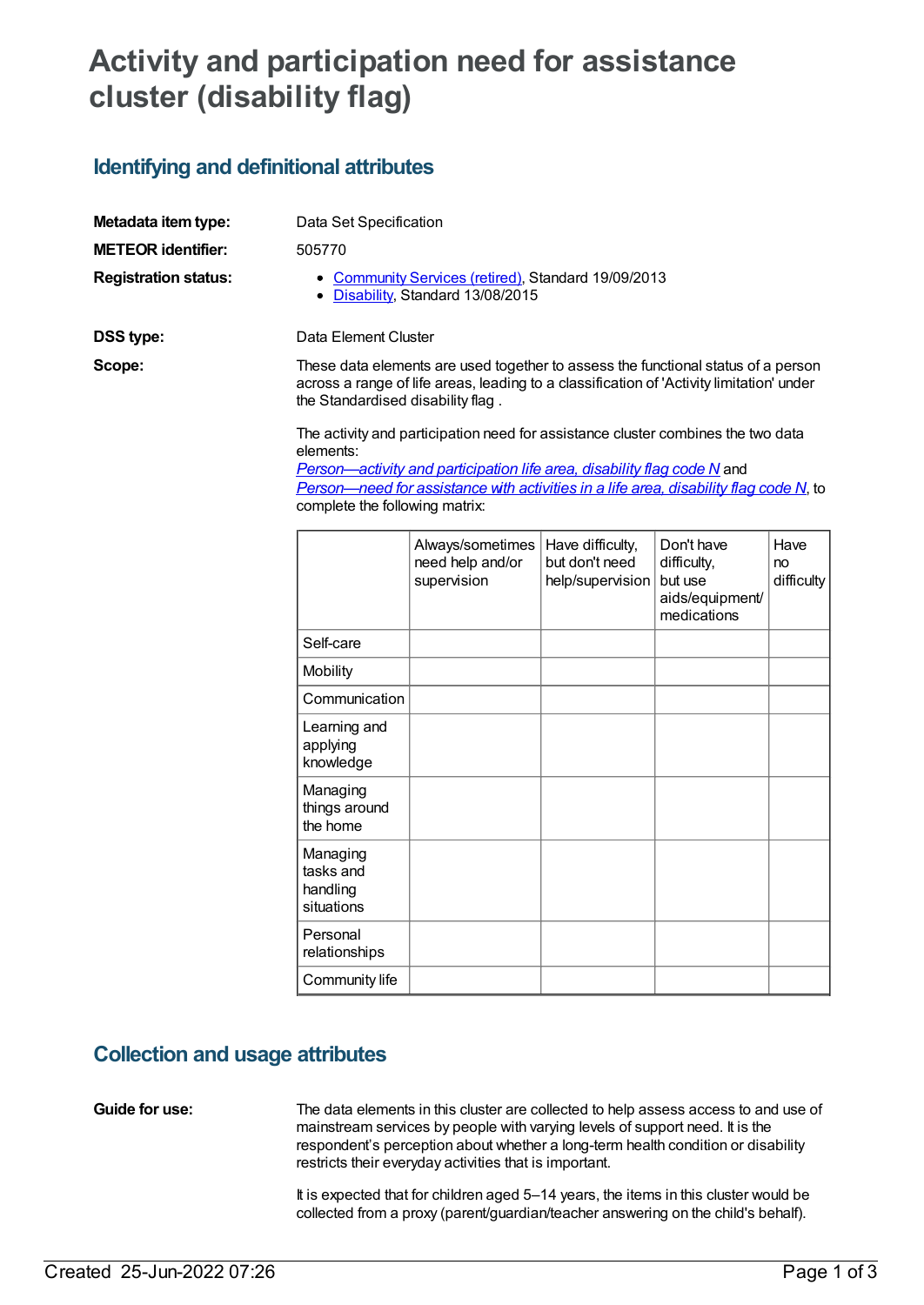**Collection methods:** This data cluster is designed for the whole mainstream population and should be used to collect information from the respondent or a proxy/carer answering on their behalf. Note that all people, both adults and children, are in scope for the Standardised Disability Flag questions. The cluster is seeking to identify the extent to which, due to a long-term health condition or disability, a respondent cannot undertake everyday activities that other people in a similar age group would normally be able to carry out. Explain to the respondent that the question is asked in the context of a long-term health condition or disability that has lasted, or is expected to last, 6 months or more. The responses are phrased in response to the question 'For each of the following activities, do you need help/supervision, have difficulty, or use aids/equipment/medications? (choose one answer for each row)'.

Also required is the following standard preamble to the question:

The next question is about whether a long-term health condition or disability restricts your everyday activities.

A long-term health condition is one that has lasted, or is expected to last, 6 months or more.

Examples of long-term health conditions that might restrict your everyday activities include severe asthma, epilepsy, mental health condition, hearing loss, arthritis, depression, autism, kidney disease, chronic pain, speech impairment, stroke.

Disability is a general term that covers:

- impairments in body structures or functions (for example, loss or abnormality of a body part)
- limitations in everyday activities (such as difficulty bathing or managing daily routines)
- restrictions in participation in life situations (such as needing special arrangements to attend work).

Note that:

- A long-term health condition or disability does not have to be medically diagnosed—it should be self-reported from the perspective of the respondent or a proxy/carer answering on their behalf. For example, the service worker may presume that the respondent is experiencing difficulty but the respondent may have found ways of overcoming their limitations and report that they have no difficulty. Alternatively, the respondent may be experiencing difficulties that are not readily apparent to the worker.
- Pregnancy is not considered to be a disability or long-term health condition although it lasts more than 6 months. If a respondent has developed an adverse health condition as a result of their pregnancy which has lasted, or is expected to last, 6 months or more, then the respondent should report any restrictions that arise from having this long-term health condition.
- Clients, including children, who do not have any limitations due to a long-term health condition or disability should be recorded as 'Have no difficulty'. It is important to collect data on every client so that the proportion of clients who have a restriction due to long-term health condition or disability can be measured.
- Children should be assessed on the basis of their age and appropriateness of activities that other children in a similar age group would normally be able to carry out.

### **Source and reference attributes**

**Submitting organisation:** Australian Institute of Health and Welfare

### **Relational attributes**